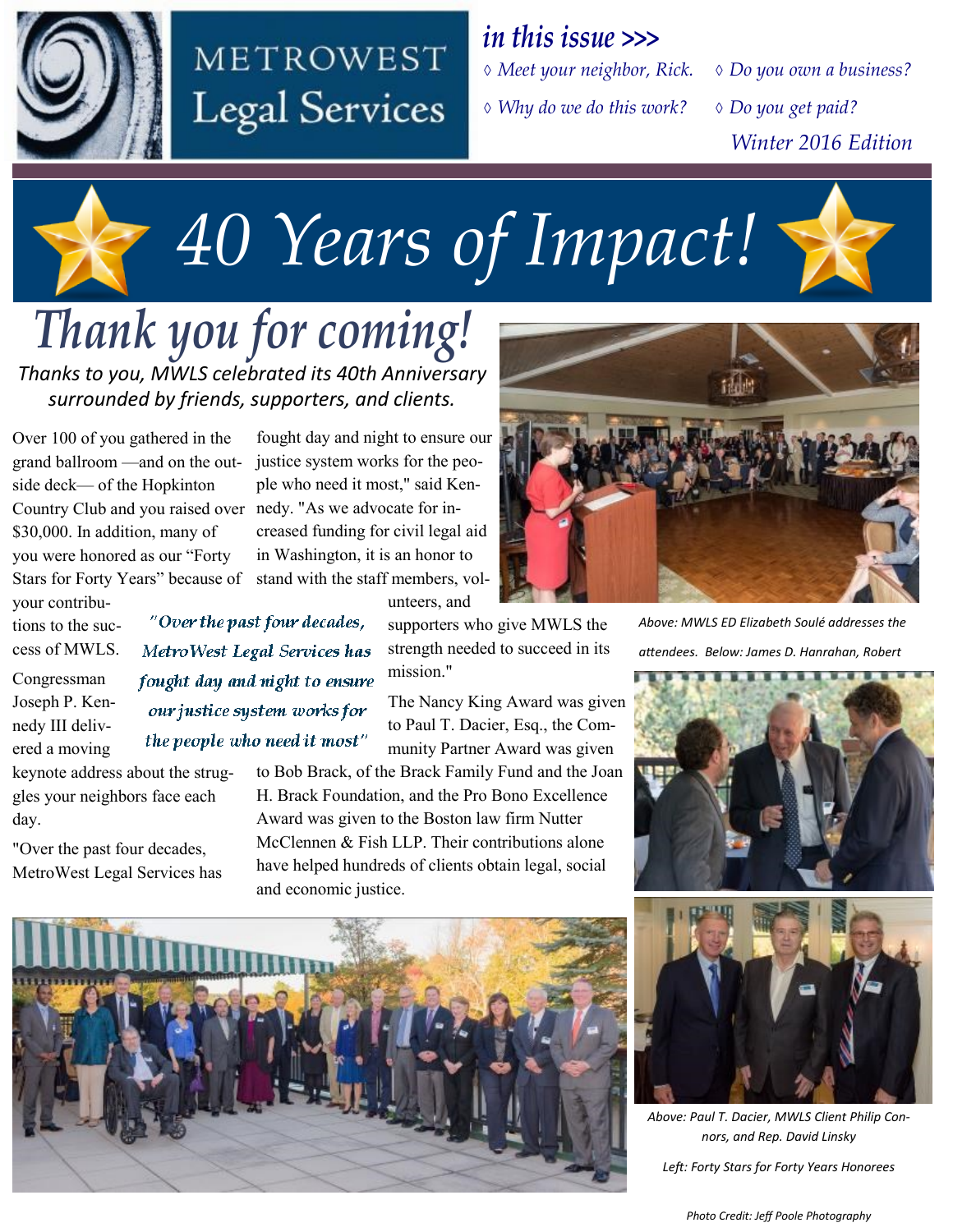## *Meet your neighbor, Rick*

Let us introduce you to one of your neighbors, Rick. You may not know Rick, but you have a lot in common. Like you, Rick takes pride in his ability to take care of himself and his family without relying on others. Like you, Rick is concerned about how a sudden illness could turn his life upside-down.



*Rick holds his son, with his wife, Fiona, holding his daughter.*

When Rick and Fiona immigrated to the

U.S. and started a family, they thought they had a bright future and their whole lives ahead of them. Rick was a devoted father to their two young children and a loving husband to Fiona. He was also the sole wage earner in his family. However, everything changed in November 2013 when Rick, who was only 33 years old, was hospitalized and diagnosed with acute myeloid leukemia.

In March 2014, after Rick showed very little response to four different lines of multi-agent chemotherapy, his doctors determined that an allogeneic bone marrow transplant was the only way for Rick to achieve long-term remission. After discovering that two of Rick's brothers were an identical transplant match, Rick's doctors submitted a prior authorization request for an allogeneic bone marrow transplant to MassHealth.

Unfortunately, MassHealth denied the request because Rick only had MassHealth Limited and the requested services did not qualify as "emergency care" that was covered by MassHealth Limited. The denial also stated that MassHealth would not pay for any procedure that was experimental.

Not knowing where else to turn, Rick's wife Fiona sought help from the Community Health Workers (CHWs) at the Edward M. Kennedy



**Community** Health Center. The CHWs referred Fiona to the MWLS Medical-Legal Partnership (MLP) and Attorney Kathryn Condon Grace.

Based on the work done by Attorney Grace, **MassHealth** reversed its decision before

the hearing and approved the prior authorization request for Rick's bone marrow transplant. Attorney Grace has since followed up with Rick and Fiona. Rick is doing great, working full time and he and his wife have just had a new baby!



## *Why do we do this work?*

Your support makes this work possible. You know the clients and the stories are compelling; the needs are real and acute; the cases are challenging. Do you ever

*Helping a domestic violence victim divorce her abusive husband allows me to give her the opportunity to move forward and succeed in other areas of her life.-* Atty. Jennifer Hatch

*As the first lawyer in my family, I promised myself that if I ever had the opportunity to go to law school, I would use my education to help other people.-* Atty. Michael Moloney

*Helping people get what they are owed so they are able to live their lives.* – Atty. Pablo Carrasco *Wanting to ensure that people who are in the most desperate situations are able to meet their basic needs like housing and putting food on the table. –*Americorps Atty. Leah Porter

> *I learn from my clients and their parents.* - Atty. Evan Benz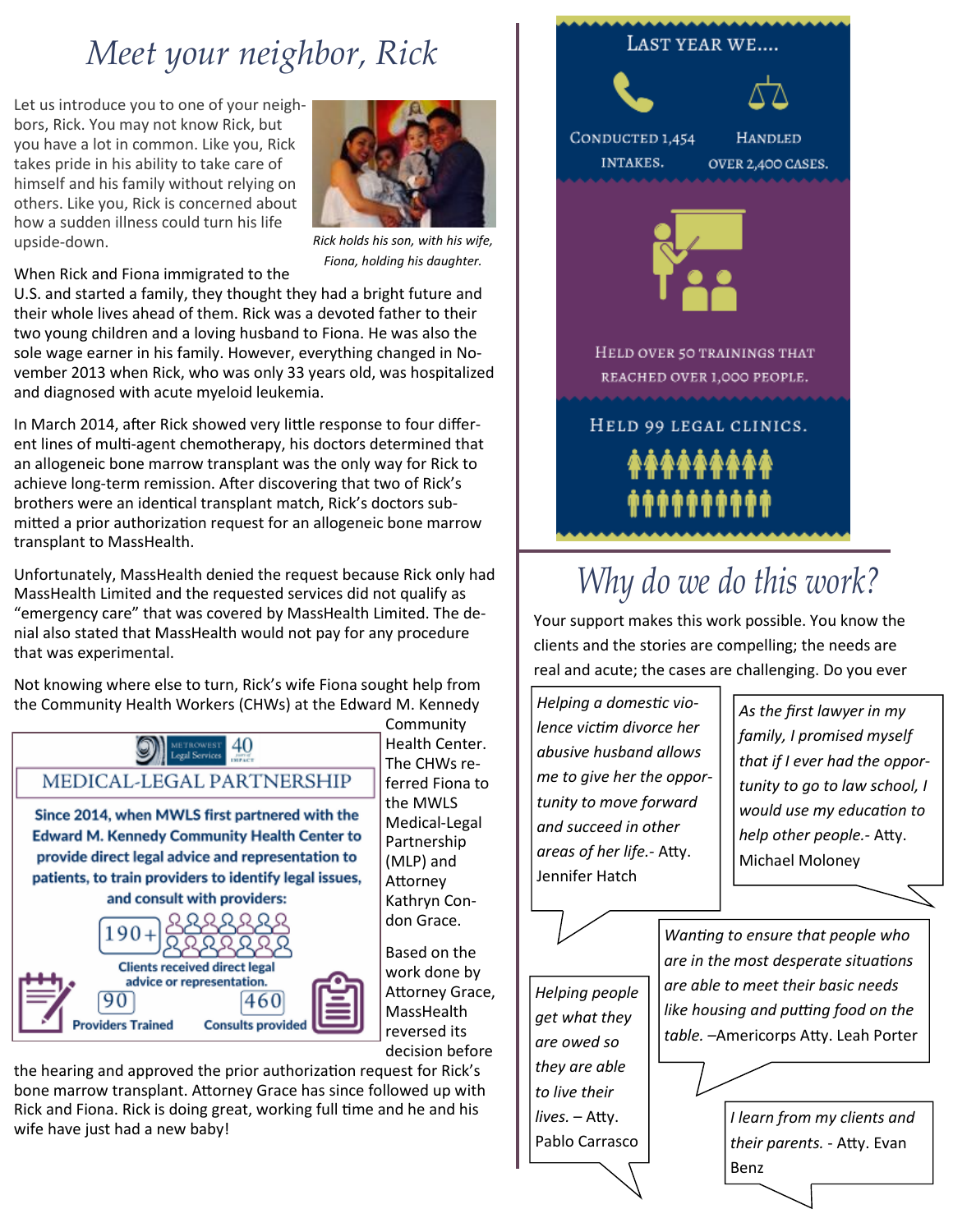### *Do you own a business?*

*Imagine you are trying to start a new business, but don't have the resources large companies have to ensure your business is set up properly. You want to make a positive impact in the community you live in. Who could help you make the right choices so you would be successful?*

#### *Community Enterprise Project*

In 2016, MWLS received a grant from the Massachusetts Bar Foundation to focus on community development. With that in mind, Attorney Jordan Engelhart joined MWLS and started the Community Enterprise Project.

Attorney Engelhart provides direct legal representation to low- and moderate-income small businesses and entrepreneurs. The program is able to provide representation covering a broad range of transactional (i.e. non-litigation) business legal needs. During the first seven months of the grant, the Project has provided full representation to 17 small businesses and entrepreneurs. Attorney Engelhart also partnered with the South Middlesex Opportunity Council and the Lawyer's Committee for Civil Rights and Economic Justice to put on an intensive eight-week workshop series entitled "Business Legal Fundamentals" for local entrepreneurs and small business owners.

## *Do you get paid?*

*What if you worked hard all day on a roof cleaning gutters or cleaning windows, but at the end of the day your employer decides not to pay. What do you do? Who do you turn to?* 

#### *The Worker's Rights/Wage and Hour Project*

The MetroWest region is home to thousands of low-wage workers including large numbers of undocumented workers from Latin America. Attorney Pablo Carrasco joined MWLS in April 2016 to start our first Worker's Rights/Wage and Hour Project. Until this project started there was no free legal assistance available to these workers in the MetroWest area. In the coming year, Attorney Carrasco plans to aggressively litigate on behalf of his clients, where the employers refuse to pay the wages owed voluntarily.



*Attorney Carrasco, along with the MetroWest Worker Center and the New England Regional Council of Carpenters (NERCC), successfully negotiated a settlement with a contractor over unpaid wages. His clients hold their checks for retroactive pay for labor they performed but were not compensated for.*



On October 26, 2016, MWLS with its partners, Mass. Law Reform Institute, and pro bono counsel Sugarman, Rogers, Barshak & Cohen P.C., settled a class action lawsuit against the Mass. Department of Transitional Assistance for erroneously denying and terminating SNAP (food stamp) benefits for thousands of low-income households across the state.

Approximately \$9 million in lost SNAP benefits expected to be restored.

28,000 SNAP households affected by the settlement.





17.000 class members will automatically receive retroactive SNAP benefits.

#### LAWYERS LAWYERS<br>Giving Back







IN DONATED **SERVICES**